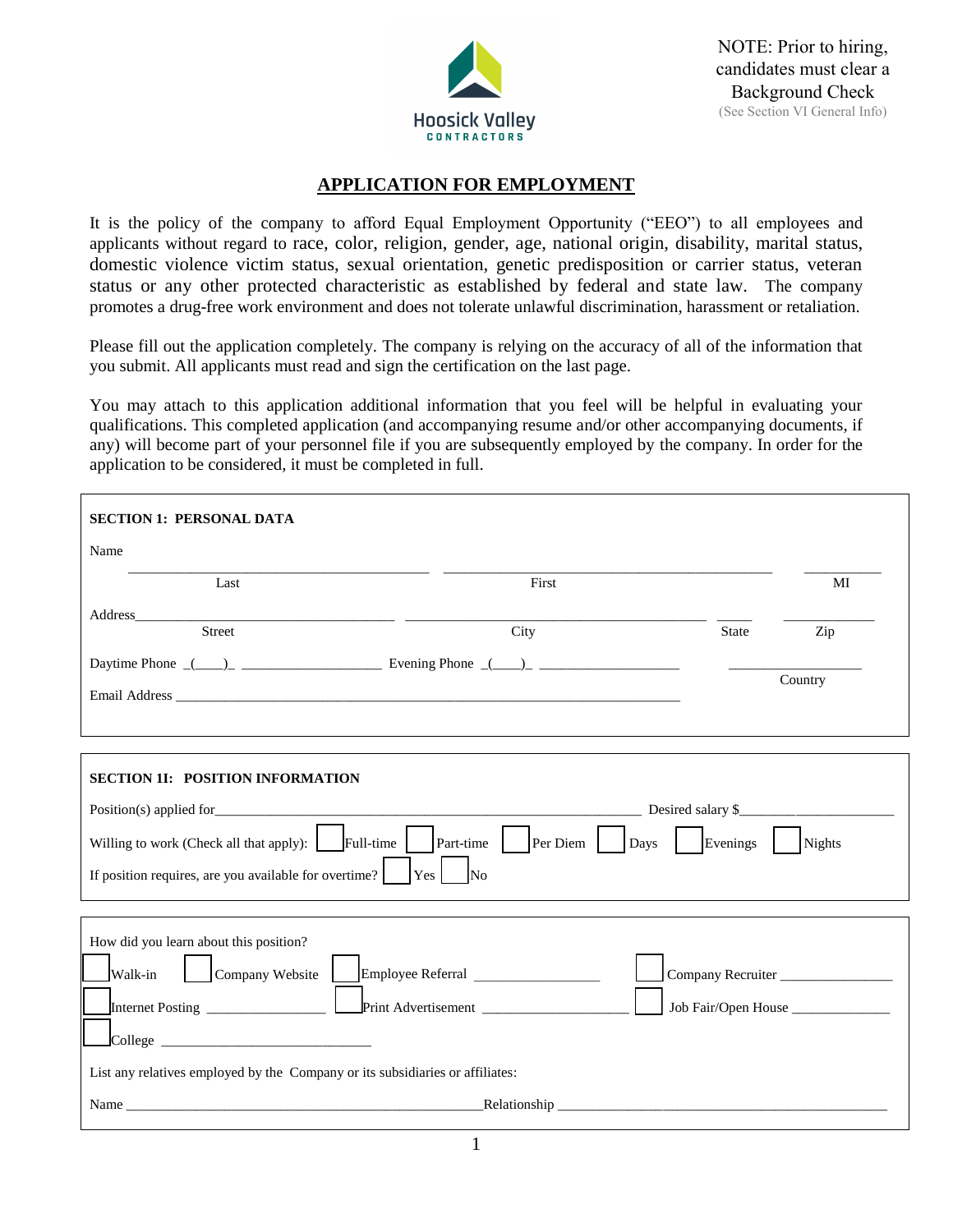| <b>SECTION III: EDUCATION</b><br>Name of High School State State State State State State State State State State State State State State State State State State State State State State State State State State State State State State State State State Stat<br>Diploma<br><b>GED</b>                                                                                                                                                                                                                                                                                                                                                                                                             |  |                             |  |
|------------------------------------------------------------------------------------------------------------------------------------------------------------------------------------------------------------------------------------------------------------------------------------------------------------------------------------------------------------------------------------------------------------------------------------------------------------------------------------------------------------------------------------------------------------------------------------------------------------------------------------------------------------------------------------------------------|--|-----------------------------|--|
| College/University<br>Degree Earned? Yes<br>Type of Degree   Associates   Bachelors  <br><b>No</b>                                                                                                                                                                                                                                                                                                                                                                                                                                                                                                                                                                                                   |  |                             |  |
| Type of Degree Associates Bachelors<br>Degree Earned? Yes<br>No<br>If no, years completed $\_\_$<br>Major and the same state of the state of the state of the state of the state of the state of the state of the state of the state of the state of the state of the state of the state of the state of the state of the state of                                                                                                                                                                                                                                                                                                                                                                   |  | Other $\qquad \qquad$ Other |  |
| <b>Graduate Studies</b><br>Degree Earned?<br>Yes<br><b>No</b>                                                                                                                                                                                                                                                                                                                                                                                                                                                                                                                                                                                                                                        |  |                             |  |
| SECTION IV: SPECIAL SKILLS OR TRAINING: (List those skills that are applicable for the job you are applying for, including any<br>additional licenses or certificates that may be job-related.)<br>Certification/License<br>Computer Skills (Software or Hardware)<br>Other Special Skills/Certification or License                                                                                                                                                                                                                                                                                                                                                                                  |  |                             |  |
| <b>SECTION V: EMPLOYMENT HISTORY</b><br>If yes, may we contact your current employer?<br>Are you currently employed?<br>Yes<br><b>No</b><br>N <sub>o</sub><br>Yes<br>Please complete the following section in detail with the most recent/current employer listed first (include exact month and year of employment).<br>If you worked for an employer multiple times, such as with seasonal work, please list each term of employment separately. Please also list<br>service in the armed forces of the United States. Part-time, summer employment, volunteer, or temporary employment should also be indicated<br>if applicable.<br>Are you attaching a copy of your resume?<br><b>No</b><br>Yes |  |                             |  |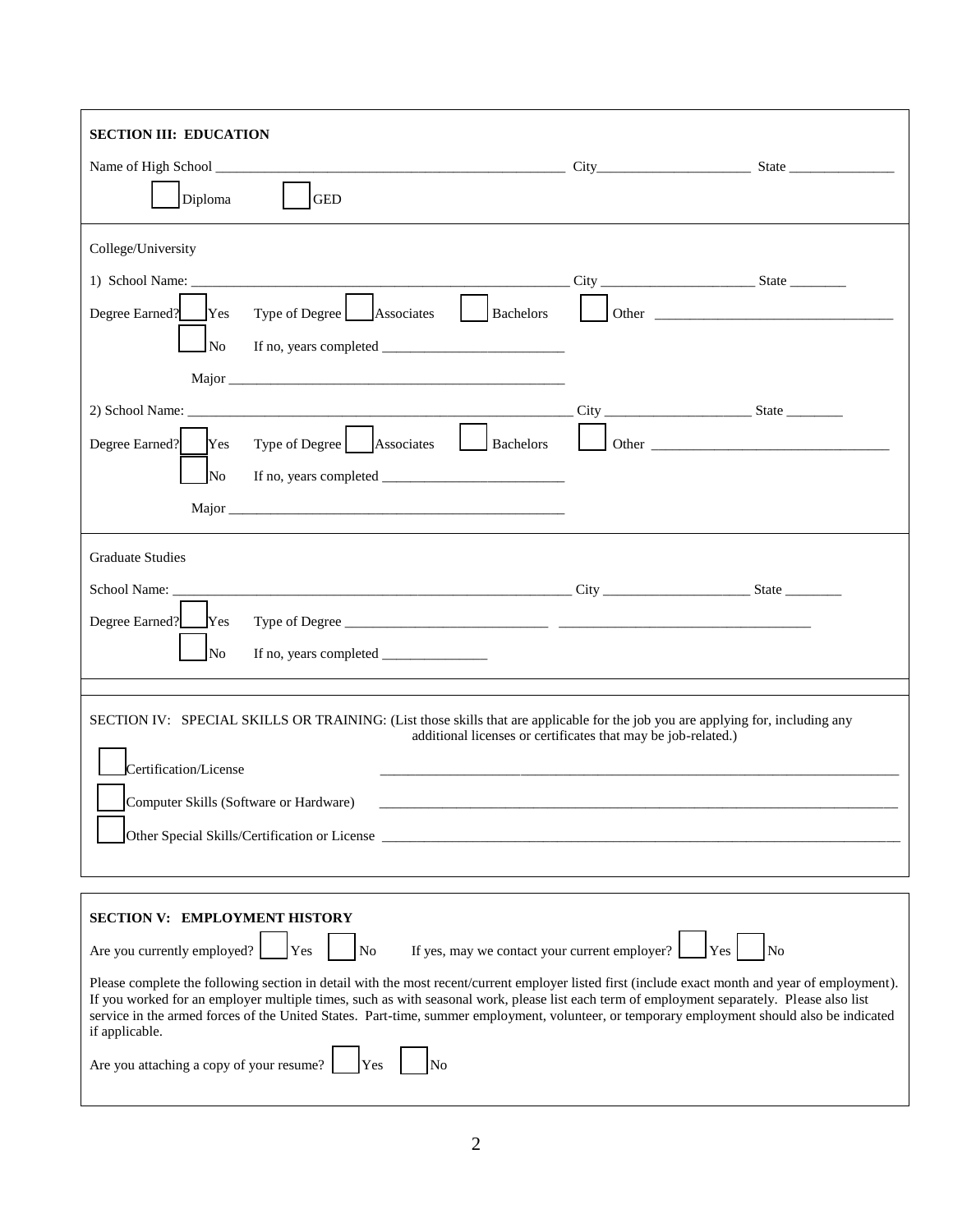| <b>Section V: Employment History - continued</b>                                                                                                                                                                               |                                                                                                                                                                                                                                |
|--------------------------------------------------------------------------------------------------------------------------------------------------------------------------------------------------------------------------------|--------------------------------------------------------------------------------------------------------------------------------------------------------------------------------------------------------------------------------|
| company name of your temporary assignment).                                                                                                                                                                                    | If any employment was through a temporary staffing service, please list the name, address and phone number for that agency (not the                                                                                            |
|                                                                                                                                                                                                                                |                                                                                                                                                                                                                                |
|                                                                                                                                                                                                                                | (Month / year)<br>(Month / year.)                                                                                                                                                                                              |
|                                                                                                                                                                                                                                |                                                                                                                                                                                                                                |
| Position Description                                                                                                                                                                                                           |                                                                                                                                                                                                                                |
|                                                                                                                                                                                                                                |                                                                                                                                                                                                                                |
|                                                                                                                                                                                                                                |                                                                                                                                                                                                                                |
|                                                                                                                                                                                                                                |                                                                                                                                                                                                                                |
|                                                                                                                                                                                                                                |                                                                                                                                                                                                                                |
|                                                                                                                                                                                                                                |                                                                                                                                                                                                                                |
|                                                                                                                                                                                                                                | $(Month / year.)$ $(Month / year)$                                                                                                                                                                                             |
|                                                                                                                                                                                                                                |                                                                                                                                                                                                                                |
|                                                                                                                                                                                                                                | Position Description Learning and Contact the Contact of the Contact of the Contact of the Contact of the Contact of the Contact of the Contact of the Contact of the Contact of the Contact of the Contact of the Contact of  |
|                                                                                                                                                                                                                                |                                                                                                                                                                                                                                |
| Address and the contract of the contract of the contract of the contract of the contract of the contract of the contract of the contract of the contract of the contract of the contract of the contract of the contract of th |                                                                                                                                                                                                                                |
|                                                                                                                                                                                                                                |                                                                                                                                                                                                                                |
|                                                                                                                                                                                                                                |                                                                                                                                                                                                                                |
|                                                                                                                                                                                                                                |                                                                                                                                                                                                                                |
|                                                                                                                                                                                                                                | $(Month / year.)$ $(Month / year)$                                                                                                                                                                                             |
|                                                                                                                                                                                                                                |                                                                                                                                                                                                                                |
|                                                                                                                                                                                                                                |                                                                                                                                                                                                                                |
|                                                                                                                                                                                                                                |                                                                                                                                                                                                                                |
| Address and the state of the state of the state of the state of the state of the state of the state of the state of the state of the state of the state of the state of the state of the state of the state of the state of th |                                                                                                                                                                                                                                |
|                                                                                                                                                                                                                                | Phone Number Theorem and Theorem and Theorem and Theorem and Theorem and Theorem and Theorem and Theorem and Theorem and Theorem and Theorem and Theorem and Theorem and Theorem and Theorem and Theorem and Theorem and Theor |
|                                                                                                                                                                                                                                |                                                                                                                                                                                                                                |
|                                                                                                                                                                                                                                |                                                                                                                                                                                                                                |

List any job-related professional, trade, business, civic or volunteer activities and any offices held. (Please exclude memberships or affiliations that would reveal gender, race, religion, national origin, age, ancestry, disability or any other protected status)

\_\_\_\_\_\_\_\_\_\_\_\_\_\_\_\_\_\_\_\_\_\_\_\_\_\_\_\_\_\_\_\_\_\_\_\_\_\_\_\_\_\_\_\_\_\_\_\_\_\_\_\_\_\_\_\_\_\_\_\_\_\_\_\_\_\_\_\_\_\_\_\_\_\_\_\_\_\_\_\_\_\_\_\_\_\_\_\_\_\_\_\_\_\_\_\_\_\_\_\_\_\_\_\_\_\_\_\_\_\_

\_\_\_\_\_\_\_\_\_\_\_\_\_\_\_\_\_\_\_\_\_\_\_\_\_\_\_\_\_\_\_\_\_\_\_\_\_\_\_\_\_\_\_\_\_\_\_\_\_\_\_\_\_\_\_\_\_\_\_\_\_\_\_\_\_\_\_\_\_\_\_\_\_\_\_\_\_\_\_\_\_\_\_\_\_\_\_\_\_\_\_\_\_\_\_\_\_\_\_\_\_\_\_\_\_\_\_\_\_\_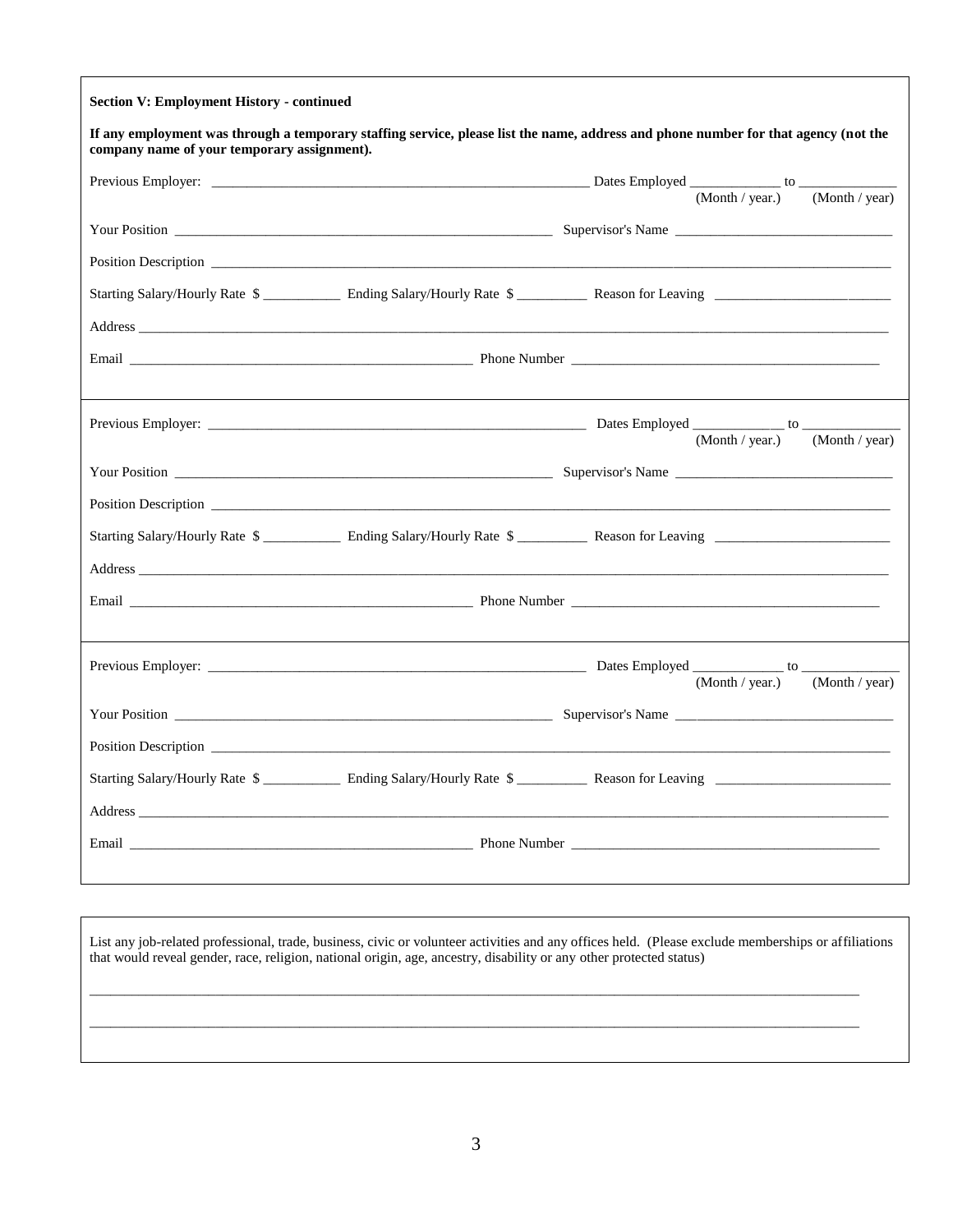| <b>SECTION VI: GENERAL INFORMATION</b>                                                                                                                                                                                                                                                                                                                                                                                          |
|---------------------------------------------------------------------------------------------------------------------------------------------------------------------------------------------------------------------------------------------------------------------------------------------------------------------------------------------------------------------------------------------------------------------------------|
| Have you ever filed an employment application with our Company under the name on this application or under any other name?<br>Yes<br>N <sub>o</sub>                                                                                                                                                                                                                                                                             |
|                                                                                                                                                                                                                                                                                                                                                                                                                                 |
| Have you ever been employed, whether temporary, part or full-time with our Company or its subsidiaries or affiliates?<br>If yes, list date(s) $\frac{1}{2}$ and $\frac{1}{2}$ and $\frac{1}{2}$ and $\frac{1}{2}$ and $\frac{1}{2}$ and $\frac{1}{2}$ and $\frac{1}{2}$ and $\frac{1}{2}$ and $\frac{1}{2}$ and $\frac{1}{2}$ and $\frac{1}{2}$ and $\frac{1}{2}$ and $\frac{1}{2}$ and $\frac{1}{2}$ and $\frac{$<br>Yes<br>No |
| Yes<br>Are you able to perform the essential functions of your position, with or without an accommodation?<br>N <sub>0</sub><br>No Can you travel if the job requires it?<br>Do you have reliable transportation?<br>Yes<br>Yes<br>N <sub>0</sub>                                                                                                                                                                               |
| Yes<br>Have you ever held a position of trust (e.g. handling money or confidential information)<br>No                                                                                                                                                                                                                                                                                                                           |
| Have you ever been refused Bond? ________ If yes, please explain: ___<br>the control of the control of the control of the control of the control of the control of<br>Have you ever been discharged or asked to resign from a position? [See Biggs No If yes, please explain: 2003)                                                                                                                                             |
| Are you legally authorized to work in the U.S.?<br>N <sub>o</sub><br>Yes                                                                                                                                                                                                                                                                                                                                                        |
| Will you now or in the future require sponsorship for employment visa status (e.g. H-1B)<br>$\overline{N}$<br>Yes                                                                                                                                                                                                                                                                                                               |
| visa)? Are you at least 18 years of age? $\Box$ Yes $\Box$ No                                                                                                                                                                                                                                                                                                                                                                   |
| No State License Issued: License Class:<br>Yes<br>Do you hold a valid driver's license?                                                                                                                                                                                                                                                                                                                                         |
| As a part of our normal hiring process, if you receive an offer of employment, we perform background checks. The offer of employment is<br>contingent upon the positive completion of the hiring clearance process. Is there any reason why you would not authorize us to perform these<br>checks?<br>Yes<br>No                                                                                                                 |

## **SECTION VII: PROFESSIONAL REFERENCES**

Please provide the names and business telephone numbers of 3 of your professional references. By providing reference information, you are giving the company permission to contact these people and obtain references. Do not list personal references.